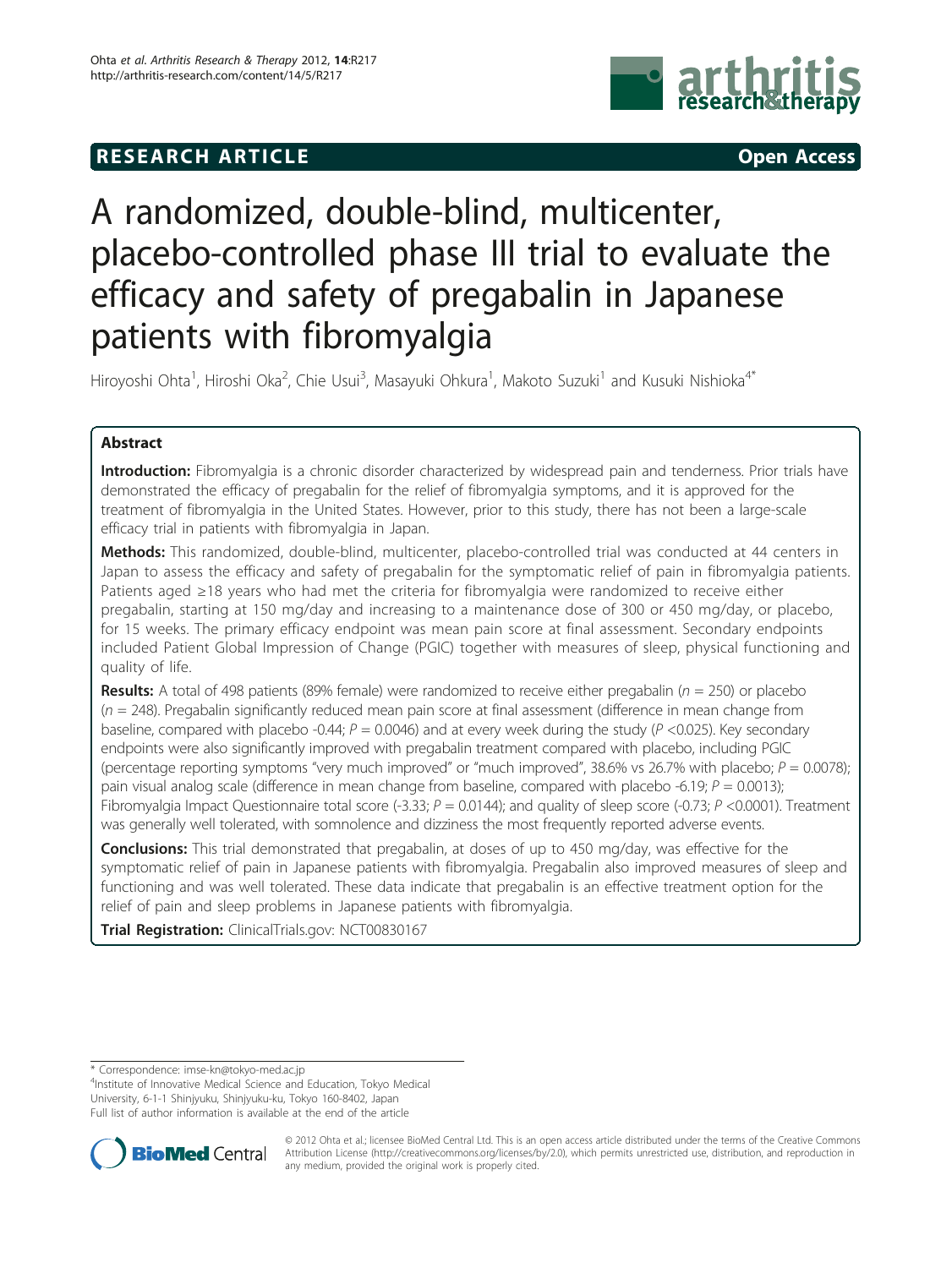# Introduction

Fibromyalgia (FM) is a common chronic pain disorder characterized by widespread pain and tenderness [\[1](#page-9-0)-[5](#page-9-0)]. Associated symptoms include fatigue, sleep disturbance, headache, mood disorders and memory or concentration problems [\[1](#page-9-0),[6,7\]](#page-9-0). Of the symptoms of FM, both patients and clinicians have ranked pain as the most important [[6](#page-9-0)]. An estimate of the prevalence of FM in Japan by a Ministry of Health, Labor and Welfare study group was 1.7%, with a higher incidence in women (male-to-female ratio 1:4.8) and a mean age of  $51.5 \pm 16.9$  $51.5 \pm 16.9$  years [\[8](#page-9-0),9]. However, FM remains an underdiagnosed disease and it can be challenging for patients to obtain appropriate treatment. At the time of this study, there was no approved medication for FM in Japan. Pregabalin was approved in Japan for the treatment of pain associated with FM in June 2012.

Previous trials conducted in the United States (US) [[10](#page-9-0)-[13](#page-9-0)] and internationally [\[14](#page-9-0)] have demonstrated the safety and efficacy of pregabalin, an  $\alpha_2\delta$  ligand with analgesic and anticonvulsant activity [[15\]](#page-9-0), in the treatment of FM. In these trials, pregabalin (at 300 to 600 mg/day) demonstrated significant improvements in pain, sleep, function and patient impressions of change compared with placebo [[10](#page-9-0)-[14\]](#page-9-0). However, prior to the current study, there has not been a clinical trial conducted in FM patients in Japan.

The objective of this trial was to assess the efficacy and safety of pregabalin (300 or 450 mg/day) compared with placebo in patients with FM in Japan. The primary objective was to assess the effect of pregabalin on the symptomatic relief of pain. Key secondary objectives included evaluation of the safety and tolerability of pregabalin, together with its effect on sleep, physical functioning, patient impressions of change and health-related quality of life.

# Materials and methods

### Study design

This was a randomized, double-blind, multicenter, placebo-controlled trial to compare the efficacy and safety of pregabalin vs placebo in patients with FM. The study was conducted at 44 study centers in Japan between March 2009 and May 2011. Patients were randomized to receive pregabalin, starting at 150 mg/day and increasing to a maintenance dose of 300 or 450 mg/day, or placebo. The study included a 1-week, single-blind, placebo runin period; a 3-week dose-escalation/optimization phase; a 12-week, fixed-dose treatment period; and a 1-week taper phase (Figure [1\)](#page-2-0).

Patients were registered to the randomization control system (IMPALA), which provided subject randomization numbers. Pregabalin and identical placebo capsules were prescribed by the investigator using blinded drug numbers issued by IMPALA.

This study was conducted in accordance with the International Conference on Harmonization guidelines on Good Clinical Practice. The study protocol and informed consent documents were approved by the relevant Institutional Review Boards and Independent Ethics Committees. Written informed consent was obtained from all patients prior to their inclusion in the study. This study is registered at clinicaltrials.gov under the identifier NCT00830167.

#### Patient population

Methodology and screening criteria were similar to those used in previously reported studies of pregabalin [\[10,14](#page-9-0)]. Patients were aged ≥18 years and had met the 1990 ACR (American College of Rheumatology) criteria for FM [\[1](#page-9-0)]. Patients also had a score of ≥40 mm on the 100 mm pain visual analog scale (VAS) at Visit 2, and had assessed and documented their pain score on at least four of the past seven days prior to Visit 2 while recording an average pain score of ≥4 on the 11-point numeric rating scale. Patients were excluded if they had a decrease of ≥30% on their pain VAS during the placebo run-in period (at Visit 2 compared with Visit 1), in order to remove potential placebo-responders. Patients were also excluded if they were being treated for depression, were at risk of suicide or self-harm in the opinion of the study investigator, had an active malignancy or a history of malignancy, had a creatinine clearance rate ≤60 ml/min, or experienced pain which might potentially affect assessment or self-evaluation of FM.

#### Study medication

Dosing was twice each day (morning and evening) based on the US prescribing information for pregabalin in FM [[16\]](#page-9-0). The individual investigators decided whether to advise patients to take the study drug before or after meals, and patients were directed to take medication in the same manner throughout the study. Treatment was started at 150 mg/day, escalated to 300 mg/day one week later, and to 450 mg/day after another week. The dose was adjusted (increased or decreased) until Visit 5 of the study, after which the maintenance dose was either 300 mg/day or 450 mg/day.

Desensitization methods that would affect the assessment of pain associated with FM, such as non-drug therapies (for example, physical therapy, massage, chiropractry, psychotherapy, counseling) were not permitted within 30 days of the start of the screening phase through to the end of the study. Patients were permitted to use acetaminophen (≤1.5 g/day) or nonsteroidal anti-inflammatory drugs (NSAIDs) for additional pain relief, although for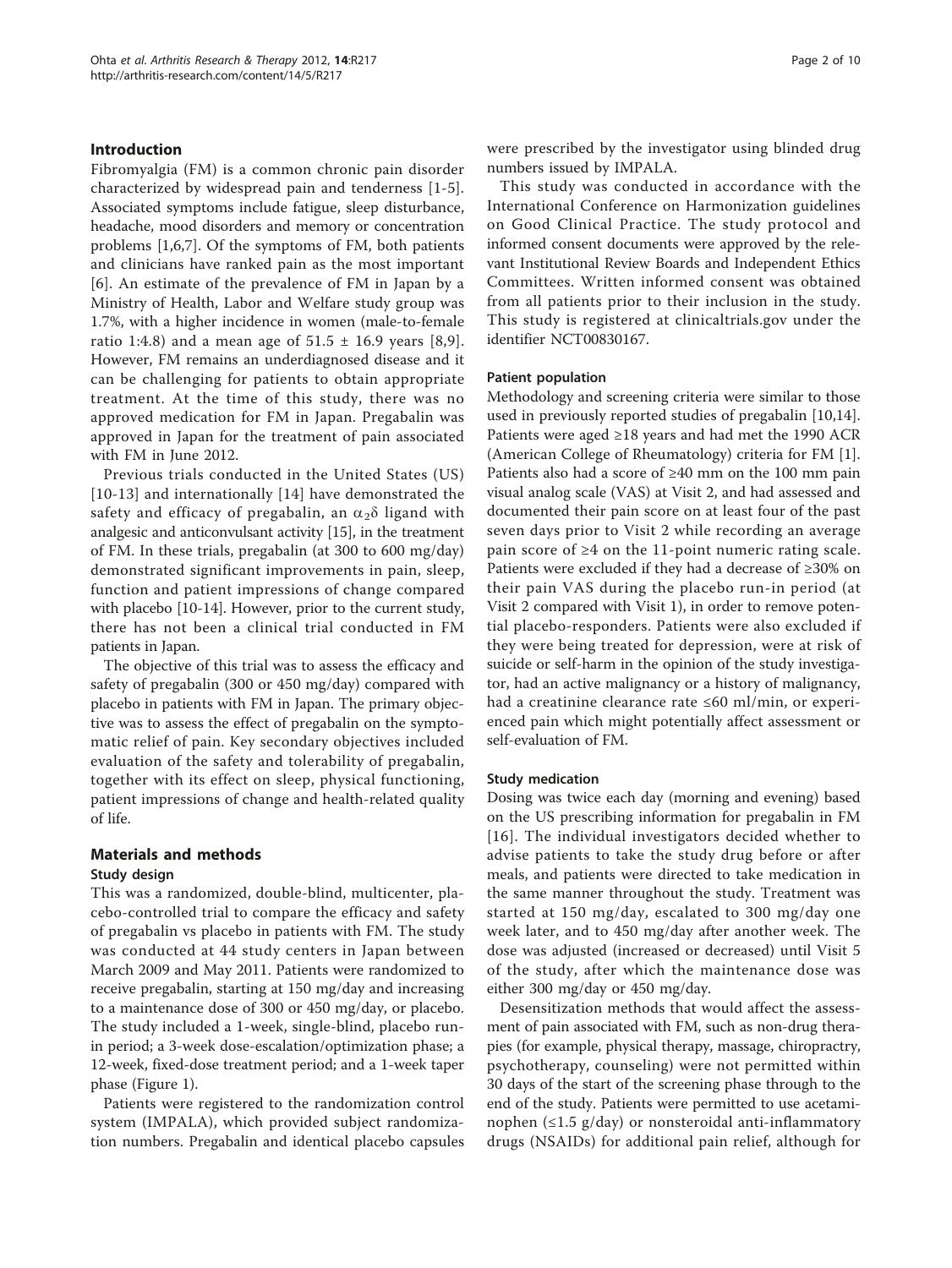<span id="page-2-0"></span>

NSAIDs, the patient must have already been on a stable regimen for longer than 30 days and the dosage was not to be changed. The majority of patients had some concomitant drug use during the trial: 87.6% of patients in the pregabalin group and 88.7% of patients in the placebo group. The most common (in  $\geq 10\%$  of patients) were paracetamol (27.2% pregabalin, 31.5% placebo), mydrin P (28.4% pregabalin, 29.8% placebo), rebamipide (12.8% pregabalin, 14.1% placebo) and loxoprofen sodium (10% pregabalin, 12.1% placebo).

### Efficacy assessments

The primary efficacy endpoint was the mean pain score at final assessment as recorded by patients in their daily pain diaries over the past seven days, measured using an 11-point (0 (no pain) to 10 (worst possible pain)) numeric rating of the amount of pain over the past 24 hours [[17,18](#page-9-0)]. The mean pain score was assessed at each week during the treatment phase until final assessment.

There were several secondary endpoints: pain VAS, with scores ranging from 0 (no pain) to 100 mm (worst possible pain); Patient Global Impression of Change (PGIC), a patient-rated instrument measuring the change in overall status on a scale of 1 (very much improved) to 7 (very much worse) [[17\]](#page-9-0); FM Impact Questionnaire (FIQ; Japanese version), a self-administered questionnaire with 10 subscales measuring FM symptom and function domains, with the total score ranging from 0 (no impact) to 100 (maximum impact) [[19](#page-9-0),[20\]](#page-9-0); SF-36 health survey measuring health-related quality of life [\[21\]](#page-9-0); Hospital

Anxiety and Depression Scales (HADS) measuring the presence and severity of symptoms of anxiety and depression [\[22\]](#page-9-0); quality of sleep score assessed by an 11-point numeric rating scale ranging from 0 (best possible sleep) to 10 (worst possible sleep) and expressed as a mean value over the past seven days [\[23\]](#page-9-0); Medical Outcomes Study (MOS)-Sleep Scale, a 12-item questionnaire yielding 7 subscales, each scored from 0 to 100, with higher scores indicating more of the attribute named in the subscale except for 'sleep quantity', which was scored from 0 to 24 (indicating the number of hours of sleep) and 'optimal sleep', scored as the number of patients reporting optimal sleep [[24\]](#page-9-0).

# Safety and tolerability

Safety and tolerability were assessed by the study investigator by monitoring adverse events (AEs); the severity of each AE and its relationship to the study drug were recorded at each visit. Assessments included: body weight, blood pressure, pulse rate, physical examinations, edema assessment, neurological examinations and ophthalmologic examinations, 12-lead electrocardiogram, clinical laboratory testing (hematology, serum chemistry, urinalysis), and Columbia-Suicide Severity Rating Scale (C-SSRS), in addition to progression/worsening of underlying disease.

# Statistical analysis

Based on results from prior studies of pregabalin in FM [[10,12-14\]](#page-9-0), a sample size of 498 patients was estimated to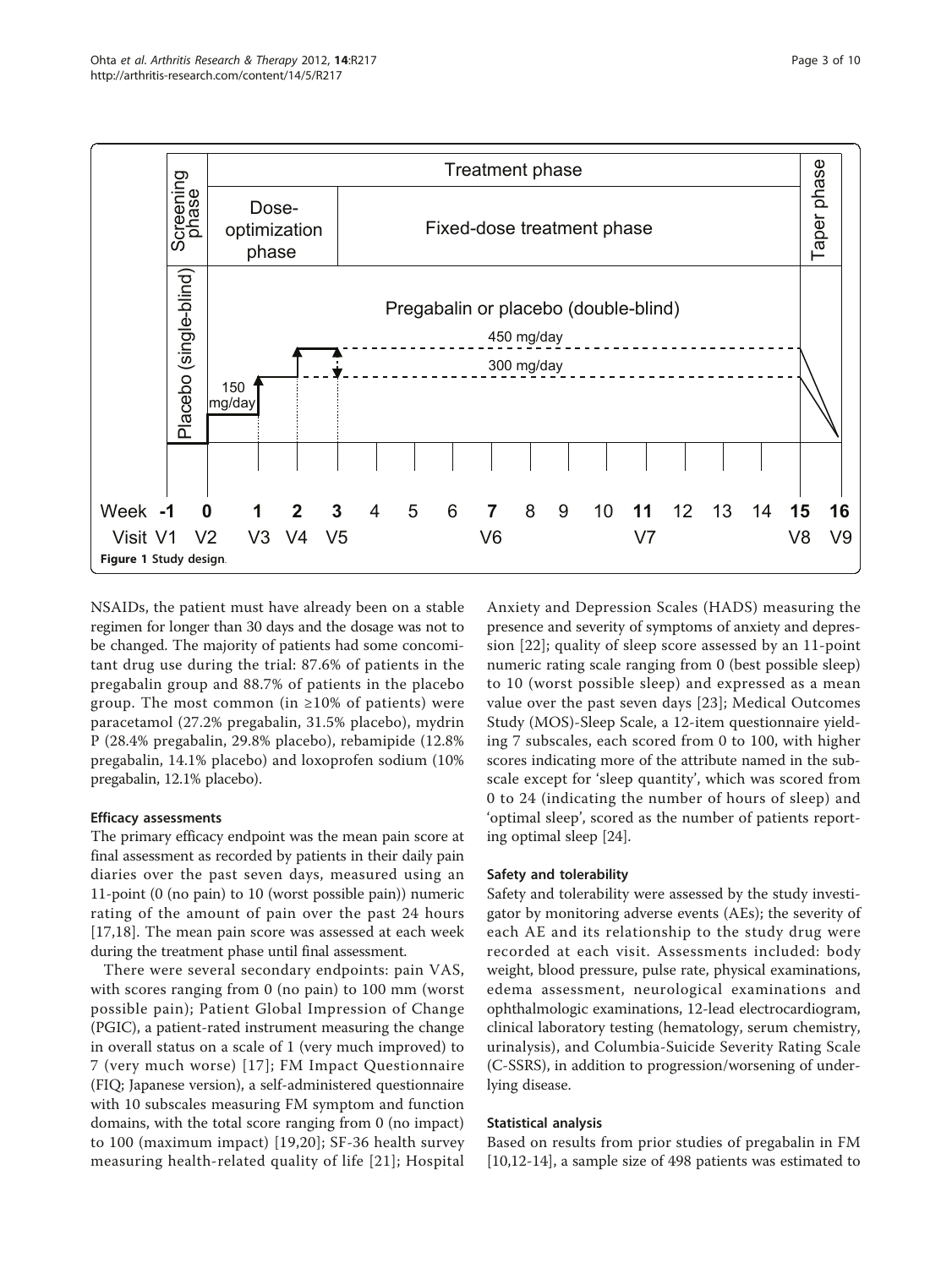be sufficient to detect a clinically significant difference (at the level of 0.025 for a one-sided test) in the primary endpoint.

The primary analysis was a comparison between the pregabalin and placebo groups at final assessment and was based on an analysis of covariance model, including dose groups and baseline mean pain score as factors. The mean pain score was also calculated each week in the treatment phase and analyzed as the time-course measurement data. A mixed-effect model taking baseline value as covariate was used for the analysis, which included patients as the random effect and dose groups, points at time of evaluation, and interaction between a dose group and its point at time of evaluation as the fixed effects. A one-sided test with a significance level of 0.025 was used for analyses other than mean pain score responders (patients with a ≥30% or ≥50% reduction in their mean pain score at final assessment) and PGIC, which used a two-sided test with significance level of 0.05. All final assessment measures were determined using last observation carried forward (LOCF).

Efficacy analyses were performed for all patients who had received ≥1 dose of treatment and had ≥1 entry in their daily pain diary while on study medication. Safety analyses were performed for all patients who had received ≥1 dose of treatment.

# Results

### Patient population

A total of 501 patients were randomized (251 to pregabalin and 250 to placebo), of whom 498 received ≥1 dose of study drug (250 pregabalin and 248 placebo); 415 completed the trial (Figure 2). Of the 250 patients receiving  $\geq 1$ dose of pregabalin treatment, 59 received 300 mg/day from the start of the fixed-dose period (Week 3), while 178 received 450 mg/day (13 patients discontinued prior to Week 3 of the study). The overall study population was predominantly female with 443 women (89%) and 55 men (11%). The mean age was 47.9 years in the pregabalin group and 46.7 years in the placebo group. Demographic characteristics of patients assigned to each treatment arm were comparable (Table [1](#page-4-0)). The mean (range) number of months since FM onset was 62.0 (0.3, 508.8) in the placebo group and 69.6 (0.3, 505.1) in the pregabalin group. Overall, 83 patients withdrew from the study (40 in the placebo group and 43 in the pregabalin group), with 19 withdrawing from the pregabalin group due to an AE related to the study drug.

### Pain responses

Mean pain score at final assessment was reduced from baseline with both pregabalin (a reduction of 1.48 to 5.01 final score) and placebo (a reduction of 1.03 to 5.45). The difference in reduction in pain score with pregabalin treatment compared with placebo was statistically significant  $(-0.44; 95\% \text{ CI } (-0.78, -0.11); P = 0.0046)$ . Baseline mean (± standard deviation) pain scores were similar for the pregabalin (6.5  $\pm$  1.3) and placebo groups (6.4  $\pm$  1.3). Pregabalin treatment also resulted in a statistically significant improvement in the weekly least squares (LS) mean pain score at every time point compared with placebo (Figure [3](#page-4-0)).

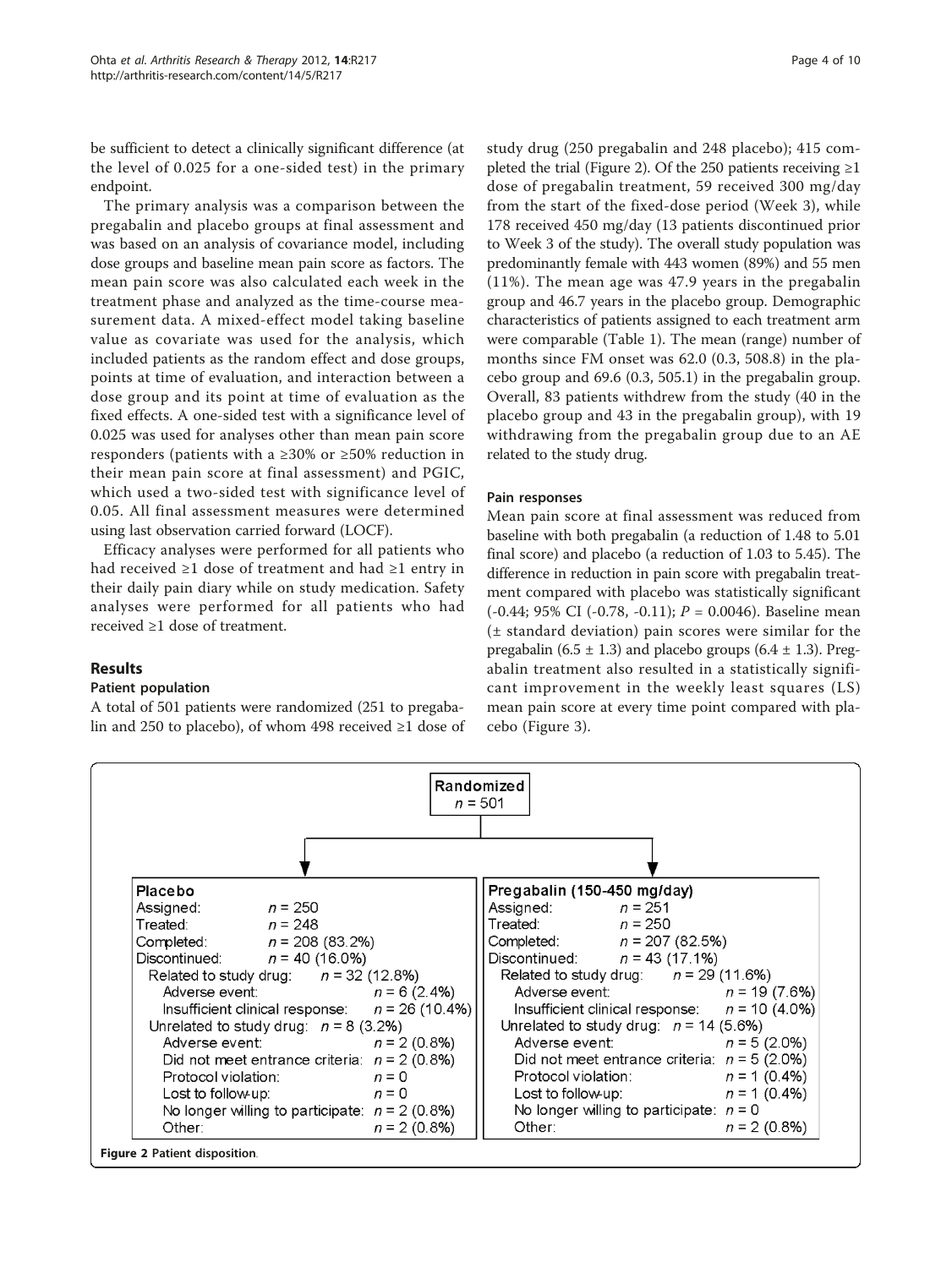<span id="page-4-0"></span>

| <b>Table 1 Patient characteristics</b> |
|----------------------------------------|
|                                        |

|                                 | Placebo<br>$N = 248$ | Pregabalin<br>$N = 250$ |
|---------------------------------|----------------------|-------------------------|
| Sex, n (%)                      |                      |                         |
| Male                            | 31 (12.5)            | 24 (9.6)                |
| Female                          | 217 (87.5)           | 226 (90.4)              |
| Hormonal status, n (%)          |                      |                         |
| Premenopausal                   | 133(61.3)            | 140 (61.9)              |
| Postmenopausal                  | 84 (38.7)            | 86 (38.1)               |
| Age (years)                     |                      |                         |
| $<$ 18, n $(\%)$                | $\Omega$             | 0                       |
| 18 to 44, n (%)                 | 104 (41.9)           | 101(40.4)               |
| 45 to 64, n (%)                 | 123 (49.6)           | 125 (50.0)              |
| ≥65, <i>n</i> $(\%)$            | 21(8.5)              | 24 (9.6)                |
| $Mean + SD$                     | $46.7 + 12.6$        | $47.9 \pm 12.0$         |
| Range                           | 19,78                | 19,80                   |
| Weight, kg                      |                      |                         |
| $Mean + SD$                     | $56.2 + 9.0$         | $55.5 + 11.0$           |
| Range                           | 38.9, 90.9           | 37.2, 104.8             |
| Height, cm                      |                      |                         |
| $Mean + SD$                     | $158.5 \pm 6.8$      | $158.3 \pm 6.4$         |
| Range                           | 131.9, 179.6         | 143.8, 176.0            |
| Duration since FM onset, months |                      |                         |
| Mean                            | 62.0                 | 69.6                    |
| Range                           | 0.3, 508.8           | 0.3, 505.1              |

FM, fibromyalgia; SD, standard deviation

Patients with a ≥50% reduction in their mean pain score at final assessment (≥50% responders) accounted for 22.8% (57 of 250) of the pregabalin group compared with 12.1% (30 of 248) of the placebo group; this difference was statistically significant ( $P = 0.0017$ ). This represents a number needed to treat (NNT) of 10. Patients with a ≥30% reduction in their mean pain score at final





assessment (≥30% responders) accounted for 40.4% (101 of 250) of the pregabalin group compared with 30.6% (76 of 248) of the placebo group; this difference was also statistically significant ( $P = 0.0230$ ).

Patients treated with pregabalin demonstrated a statistically significant improvement in pain VAS score at final assessment when compared with the placebo group (LS mean score at final assessment, 47.42 (SE, 1.44); difference from placebo -6.19; 95% CI (-10.20, -2.18);  $P =$ 0.0013). In addition, there was a statistically significant improvement at each time point at which pain VAS was assessed from Week 1 to Week 15 (Figure 4). Baseline mean (± standard deviation) pain VAS scores were similar for the pregabalin (68.3  $\pm$  13.1) and placebo groups  $(67.2 \pm 13.1).$ 

#### Patient Global Impression of Change

The proportion of patients who reported a notable improvement in their PGIC (either "very much improved" or "much improved" [[17\]](#page-9-0)) was higher in the pregabalin group (38.6%; 96 of 249 patients) than in the placebo group (26.7%; 66 of 247 patients). Overall, patients treated with pregabalin demonstrated a statistically significantly greater improvement compared with the placebo group ( $P = 0.0078$ ) (Table [2](#page-5-0)).

#### Fibromyalgia Impact Questionnaire

There was a significantly greater improvement in FIQ total score in the pregabalin group (LS mean change from baseline, -10.59) compared with the placebo group (-7.26) (difference from placebo, -3.33; 95% CI (-6.31, -0.35);  $P = 0.0144$ ) (Table [3\)](#page-5-0). The subscales of feeling good, pain, fatigue and morning tiredness were all significantly improved with pregabalin treatment compared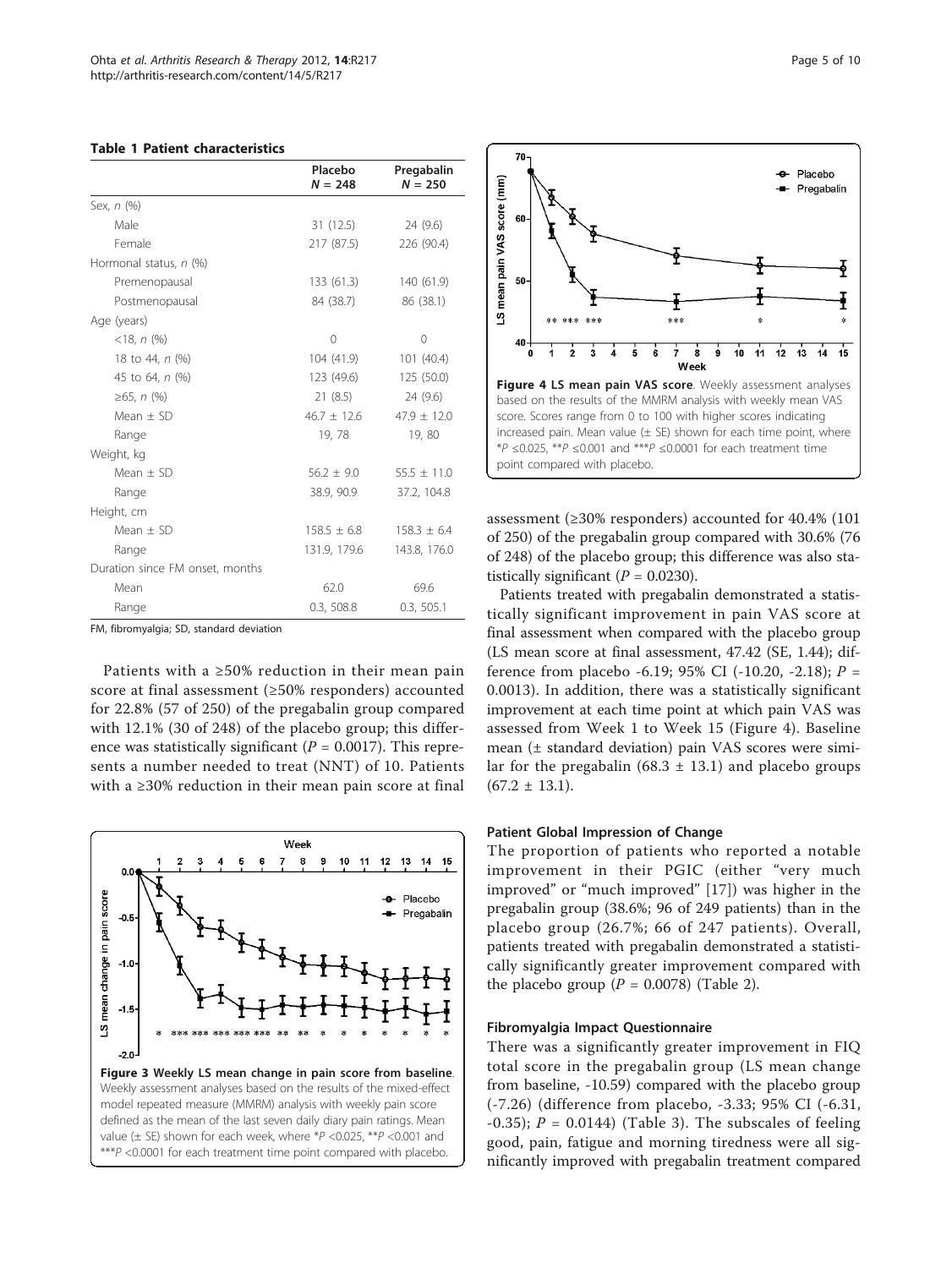<span id="page-5-0"></span>Table 2 Patient Global Impression of Change at final assessment

|                              | Placebo        | Pregabalin |
|------------------------------|----------------|------------|
| Number assessed <sup>a</sup> | 247            | 249        |
| Very much improved           | 16 $(6.5)^{b}$ | 31 (12.4)  |
| Much improved                | 50 (20.2)      | 65(26.1)   |
| Minimally improved           | 88 (35.6)      | 79 (31.7)  |
| No change                    | 60 (24.3)      | 43 (17.3)  |
| Minimally worse              | 14(5.7)        | 14(5.6)    |
| Much worse                   | 13(5.3)        | 13(5.2)    |
| Very much worse              | 6(2.4)         | 4(1.6)     |
| $P$ -value <sup>c</sup>      |                | 0.0078     |

<sup>a</sup>Number of patients with available data for this analysis. <sup>b</sup>Number (%) of patients. <sup>c</sup>Based on chi-square test with a modified rigid transformation.

with placebo, whereas the subscales of physical functioning, housework, anxiety and stiffness showed a numerical improvement that was not statistically significant.

## Health-related quality of life

The SF-36 survey revealed statistically significant improvements in physical functioning ( $P = 0.0006$ ) and vitality ( $P = 0.0052$ ) in the pregabalin group compared with the placebo group (Table 3). There was a numerical, but not statistically significant, trend towards improvement in the pregabalin group compared with the placebo group for mental health, bodily pain, general health perception, physical role limitations and social functioning. However, there was no significant difference between the groups for the assessment of emotional role limitations.

#### Anxiety and depression

Mean baseline scores  $(±$  standard deviation) for the anxiety and depression subscales of the HADS were similar for the pregabalin (anxiety,  $6.0 \pm 4.1$ ; depression, 6.1  $\pm$  4.2) and placebo groups (anxiety, 5.8  $\pm$  3.7; depression, 5.9  $\pm$  3.8). Although there was a trend towards improvement in the anxiety subscale in the pregabalin group (LS mean score at endpoint, 5.29) compared with the placebo group (5.77), the difference was not statistically significant (LS mean change, difference from placebo -0.48; 95% CI (-0.97, 0.01);  $P =$ 0.0262). Similarly, there was a trend towards improvement in the depression subscale in the pregabalin group (LS mean score at endpoint, 5.71) compared with the placebo group (5.99), which was not significant (LS mean change, difference from placebo -0.28; (-0.83, 0.27);  $P = 0.1561$ .

| Table 3 Fibromyalgia Impact Questionnaire and SF-36 scores at baseline and final assessment |  |
|---------------------------------------------------------------------------------------------|--|
|---------------------------------------------------------------------------------------------|--|

| Assessment                       | <b>Baseline mean</b><br>score $\pm$ SD |                 | Final assessment LS mean<br>score $\pm$ SE |                  | Placebo-adjusted LS mean change from baseline<br>with pregabalin <sup>ª</sup> |                |           |
|----------------------------------|----------------------------------------|-----------------|--------------------------------------------|------------------|-------------------------------------------------------------------------------|----------------|-----------|
|                                  | Placebo                                | Pregabalin      | Placebo                                    | Pregabalin       | Change                                                                        | 95% CI         | P-value   |
| FIQ scoreb                       |                                        |                 |                                            |                  |                                                                               |                |           |
| Morning tiredness                | $6.6 \pm 2.1$                          | $6.8 \pm 2.2$   | $5.73 \pm 0.15$                            | $5.13 \pm 0.15$  | $-0.59$                                                                       | $-1.01, -0.18$ | $0.0023*$ |
| Feeling good                     | $6.7 \pm 2.6$                          | $6.8 \pm 2.6$   | $5.94 \pm 0.17$                            | $5.30 \pm 0.17$  | $-0.63$                                                                       | $-1.12, -0.15$ | $0.0052*$ |
| Fatigue                          | $6.8 \pm 1.9$                          | $7.0 \pm 1.9$   | $5.94 \pm 0.14$                            | $5.45 \pm 0.14$  | $-0.49$                                                                       | $-0.89, -0.10$ | $0.0075*$ |
| Pain                             | $6.4 \pm 1.6$                          | $6.5 \pm 1.6$   | $5.36 \pm 0.15$                            | $4.95 \pm 0.15$  | $-0.41$                                                                       | $-0.81, 0.00$  | $0.0238*$ |
| Physical functioning             | $3.2 \pm 2.3$                          | $3.3 \pm 2.4$   | $3.03 \pm 0.11$                            | $2.74 \pm 0.11$  | $-0.28$                                                                       | $-0.59, 0.03$  | 0.0376    |
| Housework                        | $5.5 \pm 2.4$                          | $5.7 \pm 2.5$   | $4.61 \pm 0.15$                            | $4.30 \pm 0.15$  | $-0.31$                                                                       | $-0.74, 0.11$  | 0.0729    |
| Anxiety                          | $4.5 \pm 2.6$                          | $4.6 \pm 2.6$   | $3.92 \pm 0.16$                            | $3.64 \pm 0.16$  | $-0.28$                                                                       | $-0.72, 0.15$  | 0.1011    |
| Stiffness                        | $5.9 \pm 2.5$                          | $6.0 \pm 2.5$   | $5.05 \pm 0.15$                            | $4.90 \pm 0.15$  | $-0.14$                                                                       | $-0.57, 0.29$  | 0.2568    |
| Depression                       | $3.9 \pm 2.7$                          | $3.9 \pm 2.6$   | $3.38 \pm 0.14$                            | $3.34 \pm 0.14$  | $-0.04$                                                                       | $-0.44, 0.35$  | 0.4165    |
| Missing work                     | $2.2 \pm 3.0$                          | $2.2 \pm 3.1$   | $1.89 \pm 0.15$                            | $1.87 \pm 0.15$  | $-0.01$                                                                       | $-0.42, 0.40$  | 0.4768    |
| Total FIQ score                  | $51.6 \pm 15.0$                        | $52.7 \pm 15.3$ | 44.89 $\pm$ 1.08                           | $41.56 \pm 1.07$ | $-3.33$                                                                       | $-6.31, -0.35$ | $0.0144*$ |
| SF-36 health survey <sup>c</sup> |                                        |                 |                                            |                  |                                                                               |                |           |
| Physical functioning             | $64.0 \pm 20.9$                        | $63.4 \pm 20.8$ | $68.44 \pm 0.93$                           | $72.73 \pm 0.93$ | 4.29                                                                          | 1.70, 6.88     | $0.0006*$ |
| Vitality                         | $37.6 \pm 19.4$                        | $36.2 \pm 20.5$ | $42.01 \pm 1.22$                           | $46.43 \pm 1.21$ | 4.42                                                                          | 1.04, 7.80     | $0.0052*$ |
| Mental health                    | $62.1 \pm 18.0$                        | $60.1 \pm 20.3$ | $64.47 \pm 0.98$                           | $67.11 \pm 0.98$ | 2.64                                                                          | $-0.08, 5.37$  | $0.0287*$ |
| Bodily pain                      | $34.6 \pm 14.1$                        | $33.0 \pm 14.0$ | $43.27 \pm 1.06$                           | $45.42 \pm 1.06$ | 2.15                                                                          | $-0.81, 5.10$  | 0.0770    |
| General health perception        | $42.6 \pm 15.7$                        | $41.4 \pm 16.0$ | $44.82 \pm 0.85$                           | $46.65 \pm 0.85$ | 1.83                                                                          | $-0.54, 4.19$  | 0.0648    |
| Physical role limitations        | $52.3 \pm 26.1$                        | $52.7 \pm 27.9$ | $60.90 \pm 1.30$                           | $62.58 \pm 1.30$ | 1.68                                                                          | $-1.93, 5.29$  | 0.1805    |
| Social functioning               | $61.4 \pm 26.0$                        | $61.9 \pm 28.2$ | $68.51 \pm 1.38$                           | $70.10 \pm 1.37$ | 1.59                                                                          | $-2.23, 5.41$  | 0.2068    |
| Emotional role limitations       | $71.7 \pm 26.6$                        | $67.2 \pm 27.2$ | $72.99 \pm 1.36$                           | $72.76 \pm 1.35$ | $-0.23$                                                                       | $-4.00, 3.54$  | 0.5480    |

<sup>a</sup>Difference in mean change from baseline compared with placebo, using the baseline score as covariate. <sup>b</sup>FIQ scores for each assessment range from 0 to 10, with higher scores indicating greater impairment (total score range is from 0 to 100). SF-36 health survey scores range from 0 to 100, with higher scores indicating better patient status. \*Indicates statistical significance at the P <0.025 level. CI, confidence interval; FIQ, Fibromylagia Impact Questionnaire; LS, least squares; SD, standard deviation; SE, standard error.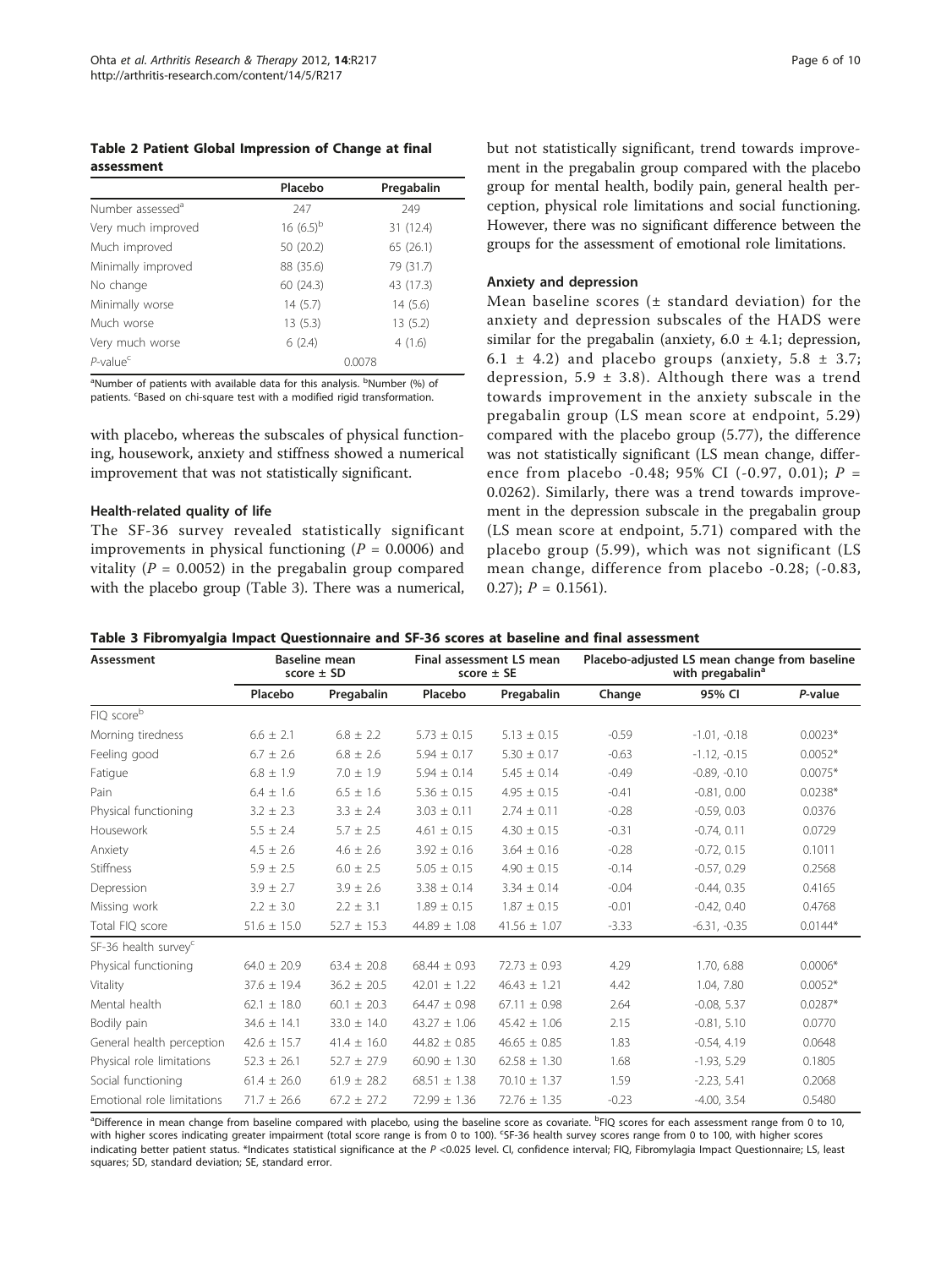### Quality of sleep

Baseline mean  $(±$  standard deviation) sleep quality scores were similar for the pregabalin  $(5.8 \pm 1.7)$  and placebo  $(5.6 \pm 1.7)$  groups. The LS mean change in quality of sleep score was significantly better in the pregabalin group (as shown by a reduction of 1.52 to 4.17) compared with the placebo group (reduction of 0.79 to 4.91) at final assessment (pregabalin difference from placebo, -0.73; 95% CI (1.06, -0.40);  $P \le 0.0001$ ), and at every time point from Week 1 through Week 15 ( $P \le 0.0001$ ) (Figure 5).

Patients treated with pregabalin showed significant improvement in the following MOS-Sleep Scale questionnaire items: sleep disturbance (P <0.0001), sleep adequacy  $(P<0.0001)$ , quantity of sleep  $(P = 0.0007)$ , awakening short of breath or with headache ( $P = 0.0049$ ) and the composite overall sleep problems index  $(P = 0.0137)$ , compared with placebo (Table [4](#page-7-0)). There was a trend towards an increase in the proportion of patients reporting optimal sleep in the pregabalin group (28.5%; 71 of 249 patients) compared with the placebo group (21.5%; 53 of 247 patients), but this was not statistically significant ( $P =$ 0.0687). Scores on the snoring and somnolence subscales were increased (worsened) with pregabalin compared with placebo (Table [4\)](#page-7-0).

### Safety and tolerability

The incidence of all-causality AEs was higher in the pregabalin group (occurring in 225 of 250 patients, 90.0%) than in the placebo group (175 of 248 patients, 70.6%) (Table [5](#page-7-0)). Similarly, the incidence of treatment-related AEs was higher in the pregabalin group (206 of 250 patients, 82.4%) than in the placebo group (128 of 248 patients, 51.6%). The most common AEs in this study were somnolence, dizziness, nasopharyngitis, increased



weight and constipation with pregabalin treatment, and somnolence and nasopharyngitis with placebo (Table [5](#page-7-0)). A greater proportion of patients in the pregabalin group than in the placebo group withdrew from the study because of all-cause AEs (9.6% vs 3.6%, respectively). This represents a number needed to harm (NNH) of 16. The all-cause AEs resulting in withdrawal from the study in more than one patient in the pregabalin group were somnolence (eight patients), dizziness (five patients) and insomnia (two patients).

A laboratory test result of increased creatine kinase was more frequent in the pregabalin group (7 of 250 patients, 2.8%) than in the placebo group (1 of 248 patients, 0.4%), although all cases were of mild severity. Increased weight was reported more frequently in the pregabalin group (39 of 250 patients, 15.6% (38 mild, 1 moderate)) than in the placebo group (9 of 248 patients, 3.6% (8 mild, 1 moderate)). There were no clinically significant changes in blood pressure or pulse rate in the pregabalin group.

There were four serious AEs in four patients (0.8%) who had received ≥1 dose of treatment; one patient was from the placebo group (abnormal liver function test result) and three were from the pregabalin group (breast cancer, viral gastroenteritis and musculoskeletal stiffness). Severe AEs were observed in two patients from the pregabalin group (breast cancer and loss of consciousness, each in one patient) and all other AEs were mild or moderate. As assessed by the study investigators, there was no causal relationship to the study drug for any serious or severe AEs.

Suicidal ideation (mild), as rated by C-SSRS, was noted in two patients in the pregabalin group. The investigator (a physician specializing in psychosomatic medicine) had noted suicidal ideation in each of these patients prior to the start of the study. In each case, incidence was attributable to family environment and was judged to have no causal relationship to the study drug. The suicidal ideation in these cases was not judged by the study investigator to be a real desire, and treatment with the study drug was continued.

# **Discussion**

This randomized controlled trial demonstrated the efficacy and safety of pregabalin (300 or 450 mg/day) for the treatment of Japanese patients with FM. Improvements in mean pain score and pain VAS score were observed within one week and continued for the duration of the study. Treatment also significantly improved physical functioning, health-related quality of life and subjective measures of sleep.

Previous randomized, double-blind, placebo-controlled trials conducted in the US demonstrated the efficacy of pregabalin (300, 450 and 600 mg/day) on pain, PGIC and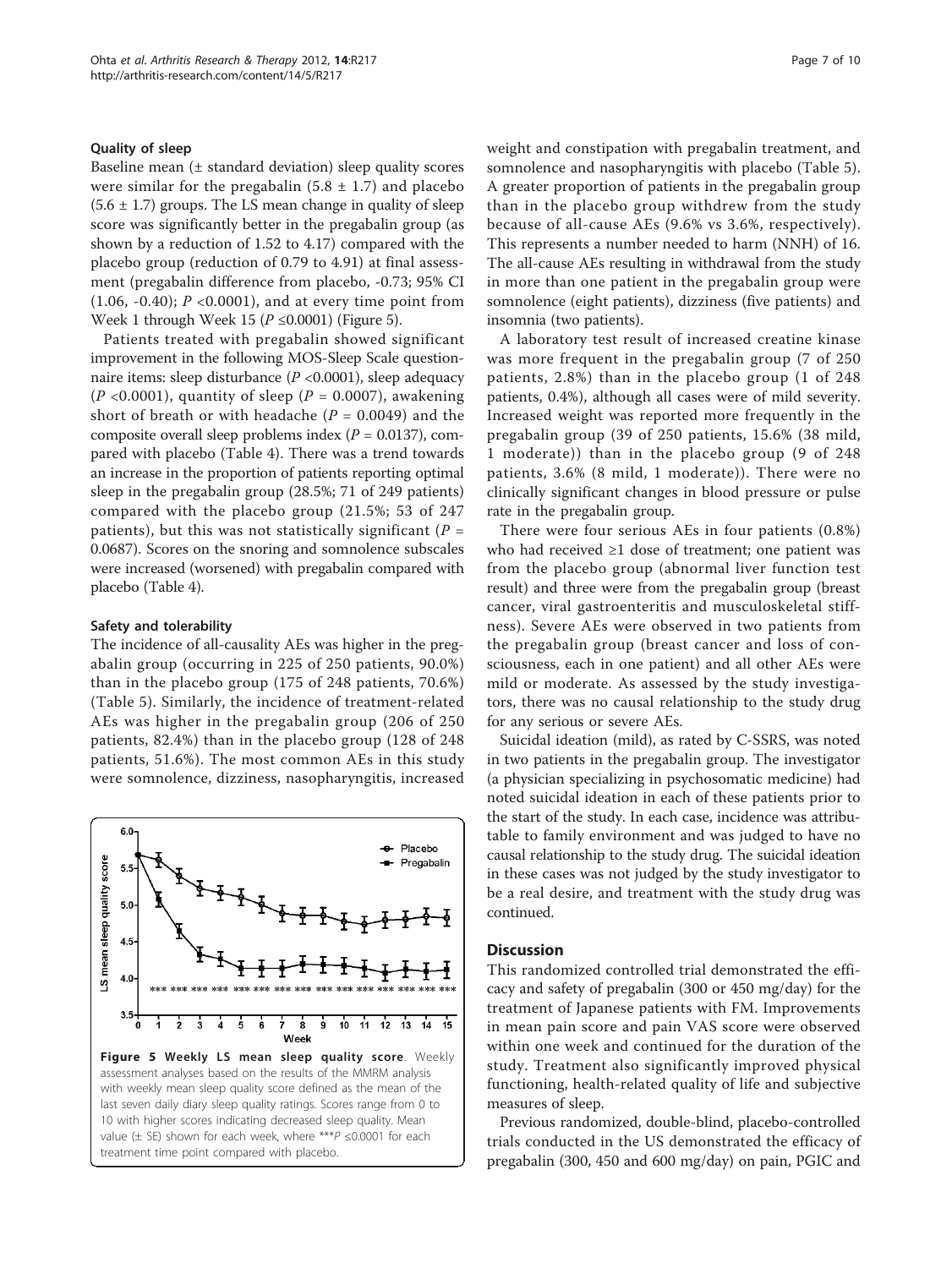<span id="page-7-0"></span>

| Assessment                         | Baseline mean<br>score $\pm$ SD |                 | Final assessment LS<br>mean score $\pm$ SE |                  | Placebo-adjusted LS mean change from<br>baseline with pregabalin <sup>a</sup> |                 |             |
|------------------------------------|---------------------------------|-----------------|--------------------------------------------|------------------|-------------------------------------------------------------------------------|-----------------|-------------|
|                                    | Placebo                         | Pregabalin      | Placebo                                    | Pregabalin       | Change                                                                        | 95% CI          | P-value     |
| Sleep disturbance <sup>b</sup>     | $47.7 + 26.1$                   | $48.0 + 26.5$   | $39.76 + 1.31$                             | $30.27 + 1.31$   | $-9.48$                                                                       | $-13.12, -5.85$ | $< 0.0001*$ |
| Sleep adequacy                     | $79.0 + 73.7$                   | $78.7 + 74.5$   | $36.91 + 1.41$                             | $44.39 \pm 1.40$ | 7.48                                                                          | 3.58, 11.38     | $< 0.0001*$ |
| Quantity of sleep                  | $5.4 \pm 1.4$                   | $5.6 + 1.3$     | $5.70 + 0.06$                              | $5.99 + 0.06$    | 0.29                                                                          | 0.11.0.47       | $0.0007*$   |
| Awakening short of breath/headache | $25.8 + 26.6$                   | $26.2 + 26.1$   | $22.99 + 1.36$                             | $18.00 + 1.36$   | $-4.99$                                                                       | $-8.77, -1.21$  | $0.0049*$   |
| Snoring                            | $26.5 + 28.7$                   | $25.0 + 28.1$   | $24.19 + 1.33$                             | $29.17 + 1.33$   | 4.98                                                                          | 1.29, 8.68      | 0.9958      |
| Somnolence                         | $41.6 + 23.3$                   | $40.5 \pm 24.3$ | $36.41 + 1.29$                             | $47.71 + 1.28$   | 11.31                                                                         | 7.74, 14.87     | 1.0000      |
| Overall sleep problems index       | $49.8 + 17.2$                   | $49.7 + 18.5$   | $42.66 + 0.96$                             | $39.67 + 0.95$   | $-2.99$                                                                       | $-5.65, -0.33$  | $0.0137*$   |

<sup>a</sup>Difference in mean change from baseline, compared with placebo using the baseline score as covariate. <sup>b</sup>MOS-Sleep Scale subscales scored from 0 to 100 with higher scores indicating more of the attribute named in the subscale except for 'quantity of sleep', scored from 0 to 24 indicating the number of hours of sleep. \*Indicates statistical significance at the P <0.025 level.

CI, confidence interval; LS, least squares; MOS, Medical Outcomes Study; SD, standard deviation; SE, standard error

sleep over 8 [[12](#page-9-0)], 13 [[13\]](#page-9-0) and 14 [[10](#page-9-0)] weeks in FM patients. Collectively, the results from these trials supported the approval of pregabalin for the treatment of FM by the US Food and Drug Administration in June 2007. An international, 14-week trial was also conducted in patients with FM from 16 countries (Australia, Canada, Denmark, France, Germany, India, Italy, Korea, Mexico, Portugal, Spain, Sweden, Switzerland, The Netherlands, UK and Venezuela). This international study demonstrated modest efficacy on pain, PGIC and FIQ scores with pregabalin 450 mg/day, although data at 300 and 600 mg/day were inconsistent [[14\]](#page-9-0), and the European Medicines Agency (EMA) did not approve pregabalin for the treatment of FM. Currently, there are no approved treatments for FM in the European Union.

Results from the current study in Japanese patients were broadly consistent with those from previous trials, in which reductions in mean pain score (vs placebo) ranged from -0.47 to -0.98 [[10,12](#page-9-0)-[14](#page-9-0)], compared with -0.44 in the current study. In addition, similar proportions of patients had a ≥30% or ≥50% reduction in their mean pain score, with 34 to 50% achieving a ≥30% reduction versus 19 to 35% with placebo (compared with 40.4% vs 30.6% in this study) and 18 to 29% achieving a  $\geq$ 50% reduction versus 9 to 15% with placebo (compared with 22.8% vs 12.1% in this study). The NNT to achieve a  $\geq$ 50% reduction in mean pain score in these previous studies ranged from 7 to 12 [\[10,12,14](#page-9-0)] (compared with 10 in this study).

While the primary objective of this trial was to assess the effect of pregabalin on the symptomatic relief of pain, the study also assessed the broader effects of pregabalin on overall health status and quality of life. Measures such as PGIC allow patients to provide their own assessment of their overall health status, taking into consideration pain and other symptoms together with physical and emotional functioning, and any adverse effects. This

|                                                                  | Placebo        | Pregabalin |
|------------------------------------------------------------------|----------------|------------|
|                                                                  | $N = 248$      | $N = 250$  |
| Adverse events                                                   | 175 $(70.6)^a$ | 225 (90.0) |
| Serious adverse events                                           | 1(0.4)         | 3(1.2)     |
| Severe adverse events                                            | $\Omega$       | 2(0.8)     |
| Discontinuations due to adverse events                           | 9(3.6)         | 24 (9.6)   |
| Dose reductions/temporary discontinuations due to adverse events | 11(4.4)        | 30 (12.0)  |
| Frequent adverse eventsb                                         |                |            |
| Somnolence                                                       | 45 (18.1)      | 116(46.4)  |
| <b>Dizziness</b>                                                 | 15(6.0)        | 74 (29.6)  |
| Nasopharyngitis                                                  | 45 (18.1)      | 45 (18.0)  |
| Increased weight                                                 | 9(3.6)         | 39 (15.6)  |
| Constipation                                                     | 17(6.9)        | 36 (14.4)  |
| Feeling abnormal                                                 | 3(1.2)         | 20(8.0)    |
| Peripheral edema                                                 | 3(1.2)         | 18(7.2)    |
| Headache                                                         | 15(6.0)        | 15(6.0)    |
| Vision blurred                                                   | 3(1.2)         | 13 (5.2)   |

Table 5 All-cause adverse events

<sup>a</sup>Number (%) of patients. <sup>b</sup>Reported by ≥5% of patients in any group.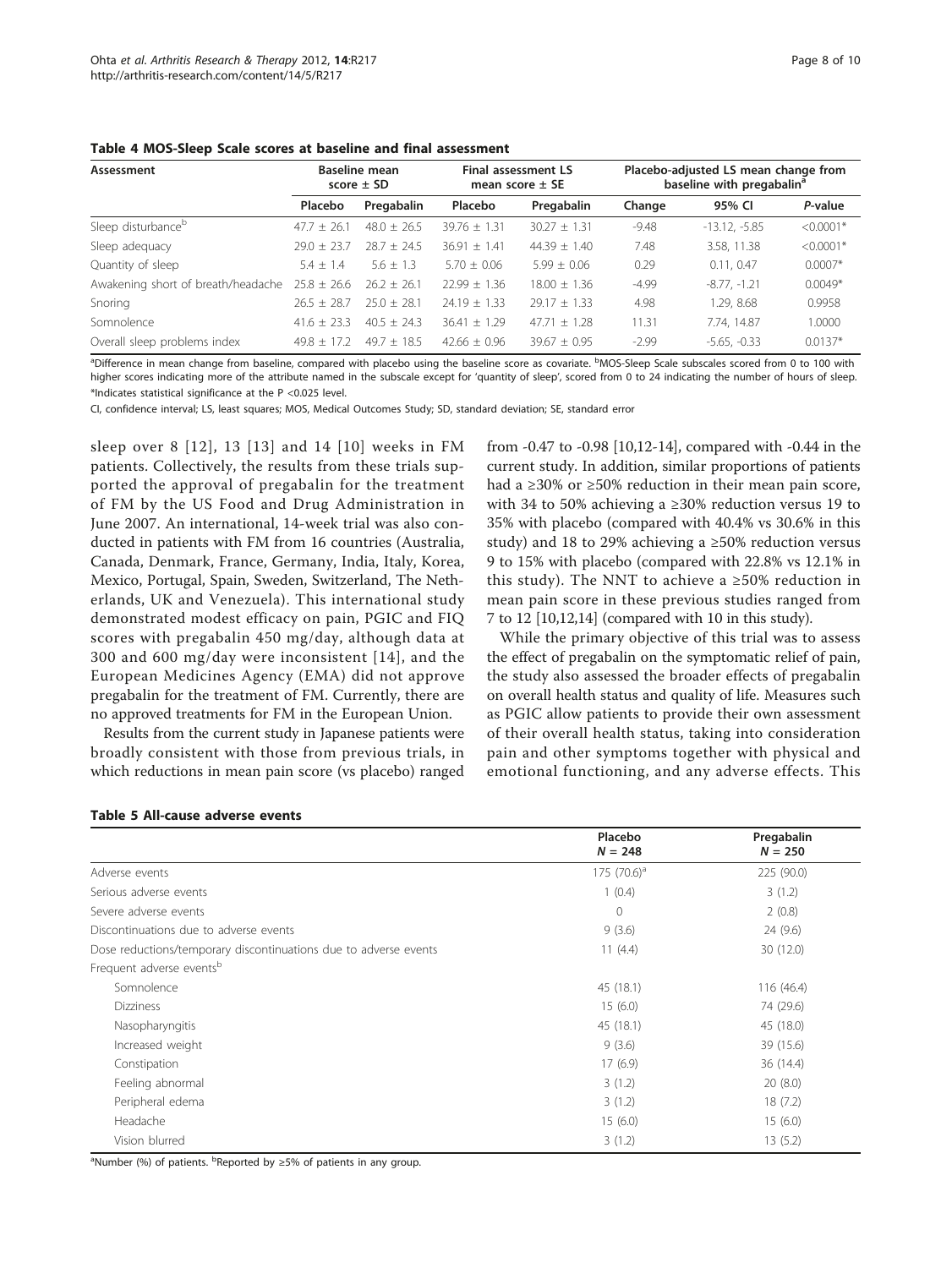study demonstrated a significant improvement in PGIC with pregabalin compared with placebo, with 38.6% vs 26.7% of patients reporting that their symptoms were either "very much improved" or "much improved". These results were consistent with prior trials, in which the percentage point difference between pregabalin and placebo in PGIC ranged from 6.2 to 26.0 [[10](#page-9-0),[12-14](#page-9-0)]. Similarly, there was a numerical improvement with pregabalin compared with placebo in all 10 subscales of the FIQ, an assessment that quantifies the overall impact of FM on patients' functioning across the spectrum of problems associated with the disorder [[25](#page-9-0)]. The improvement was statistically significant for four of the subscales: feeling good, pain, fatigue and morning tiredness. There was also a trend towards improvement with pregabalin compared with placebo in seven of the eight subscales on the SF-36, statistically significant in two (physical functioning and vitality).

Sleep disturbance is one of the key clinical domains in FM [[6](#page-9-0)]. There is a distinct relationship between poor quality sleep and pain, with pain then potentially leading to decreased physical functioning and depression [\[26-28](#page-9-0)]. In this study, pregabalin significantly improved measures of sleep by two distinct instruments: the quality of sleep score and the MOS-Sleep Scale questionnaire. All measures on the MOS-Sleep Scale questionnaire showed improvement with pregabalin, with the exception of the somnolence and snoring subscales. This was not unexpected for somnolence, which is a common AE with pregabalin [[16](#page-9-0)]. The observed improvements in subjective measures of sleep in this study were consistent with prior trials of pregabalin in both FM [[10](#page-9-0)-[13](#page-9-0)] and other conditions, such as restless legs syndrome [\[29](#page-9-0)] and various types of neuropathic pain [[30-33](#page-9-0)]. Pregabalin has also been shown to significantly improve objective measures of sleep in a four-week polysomnography study measuring Wake After Sleep Onset in FM patients [\[34\]](#page-9-0).

There were no serious or severe treatment-related AEs observed in this study, although not all patients tolerated pregabalin and discontinuations and dose reductions were more common with pregabalin than placebo. The majority of discontinuations were due to somnolence or dizziness. The NNH, based on discontinuations from the study, was higher in this trial (16) than in previous trials of 450 mg/day pregabalin in FM patients (in which it ranged from 9 to 11) [[10,13,14](#page-9-0)], potentially influenced by the somewhat flexible, lower dosing in this study. A meta-analysis of previous pregabalin trials in neuropathic pain and fibromyalgia concluded that while pregabalin has proven efficacy, many patients will have little or no benefit, or will discontinue treatment due to adverse events, particularly at higher doses, highlighting the importance of titrating the dose for each patient to minimize AEs [[35\]](#page-9-0). The higher NNH and similar NNT

numbers in this study, compared with prior trials of pregabalin in FM patients, indicate that the risk:benefit profile was more favorable than in prior trials in the US and internationally despite there still being a significant discontinuation rate with pregabalin in this study (9.6% vs 3.6% with placebo).

Overall, the safety profile of pregabalin in this population was consistent with prior clinical trials; the most common treatment-related AEs with pregabalin being somnolence and dizziness. Nevertheless, further trials are needed to assess the long-term safety and tolerability of pregabalin in Japanese patients with FM. In order to address this, this trial has been extended into a 52-week, open-label study (the results of which will be reported elsewhere).

### Conclusions

In this, the first clinical trial in FM patients in Japan, pregabalin demonstrated significant efficacy in pain reduction and also improved measures of sleep and functioning. The drug was generally well tolerated, and AEs were consistent with prior trials and current product labeling. These data suggest that pregabalin may be an effective treatment option for the relief of pain and sleep problems in Japanese patients with FM.

#### Abbreviations

ACR: American College of Rheumatology; AE: adverse event; CI: confidence interval; C-SSRS: Columbia Suicide Severity Rating Scale; FM: fibromyalgia; FIQ: Fibromyalgia Impact Questionnaire; HADS: Hospital Anxiety and Depression Scale; LOCF: last observation carried forward; LS: least squares; MMRM: mixed-effect model repeated measure; MOS: Medical Outcomes Study; NNH: number needed to harm; NNT: number needed to treat; NSAIDs: nonsteroidal anti-inflammatory drugs; PGIC: Patient Global Impression of Change; SF-36: 36-Item Short Form Health Survey; VAS: visual analog scale.

#### Acknowledgements

This study was funded by Pfizer Japan, Inc. Medical writing support was provided by Joshua Fink PhD, of UBC Scientific Solutions, and funded by Pfizer, Inc.

We would like to acknowledge the contribution of the study's principal investigators: Shinichi Aoki, Hisashi Date, Tomomi Himeno, Hiroshi Inoue, Akio Iseki, Sadahiko Kameda, Hyeteok Kim, Masamiki Kimura, Tomomasa Kimura, Keizo Kobayashi, Yoshinobu Koyama, Kojiro Kumagai, Shinichi Kuwabara, Satoe Matsubayashi, Yoshifuji Matsumoto, Hiroaki Matsuno, Kenji Miki, Akiko Miyazawa, Akihito Mizutani, Yuko Morita, Yasuhiko Munakata, Masato Murakami, Shouhei Nagaoka, Shiro Nakayama, Syuji Ohno, Hiroshi Oka, Kenryo Oka, Yoshinori Okubo, Masanari Omata, Hirofumi Oosaki, Motohiro Oribe, Yasuhiro Saito, Kenmei Sakata, Yuki Sekiguchi, Kazutoshi Seto, Eishi Shirasawa, Takao Sugiyama, Kimihiro Suzuki, Masaharu Tajima, Yoshinari Takasaki, Nobuo Takubo, Toru Tsuda, Fusazo Urano, Ryoichi Yamazaki and Masao Yukioka.

#### Author details

1 Pfizer Japan, Inc., 3-22-7, Yoyogi, Shibuya-ku, Tokyo 151-8589, Japan. 2 Rheumatic Disease Center, Tokyo Medical University Hachioji Medical Center, 1163 Tatemachi Hachioji, Tokyo 193-0998, Japan. <sup>3</sup>Department of Psychiatry, Juntendo University School of Medicine, Juntendo University Nerima Hospital, 3-1-10 Takanodai, Nerima-ku, Tokyo 177-8521, Japan. 4 Institute of Innovative Medical Science and Education, Tokyo Medical University, 6-1-1 Shinjyuku, Shinjyuku-ku, Tokyo 160-8402, Japan.